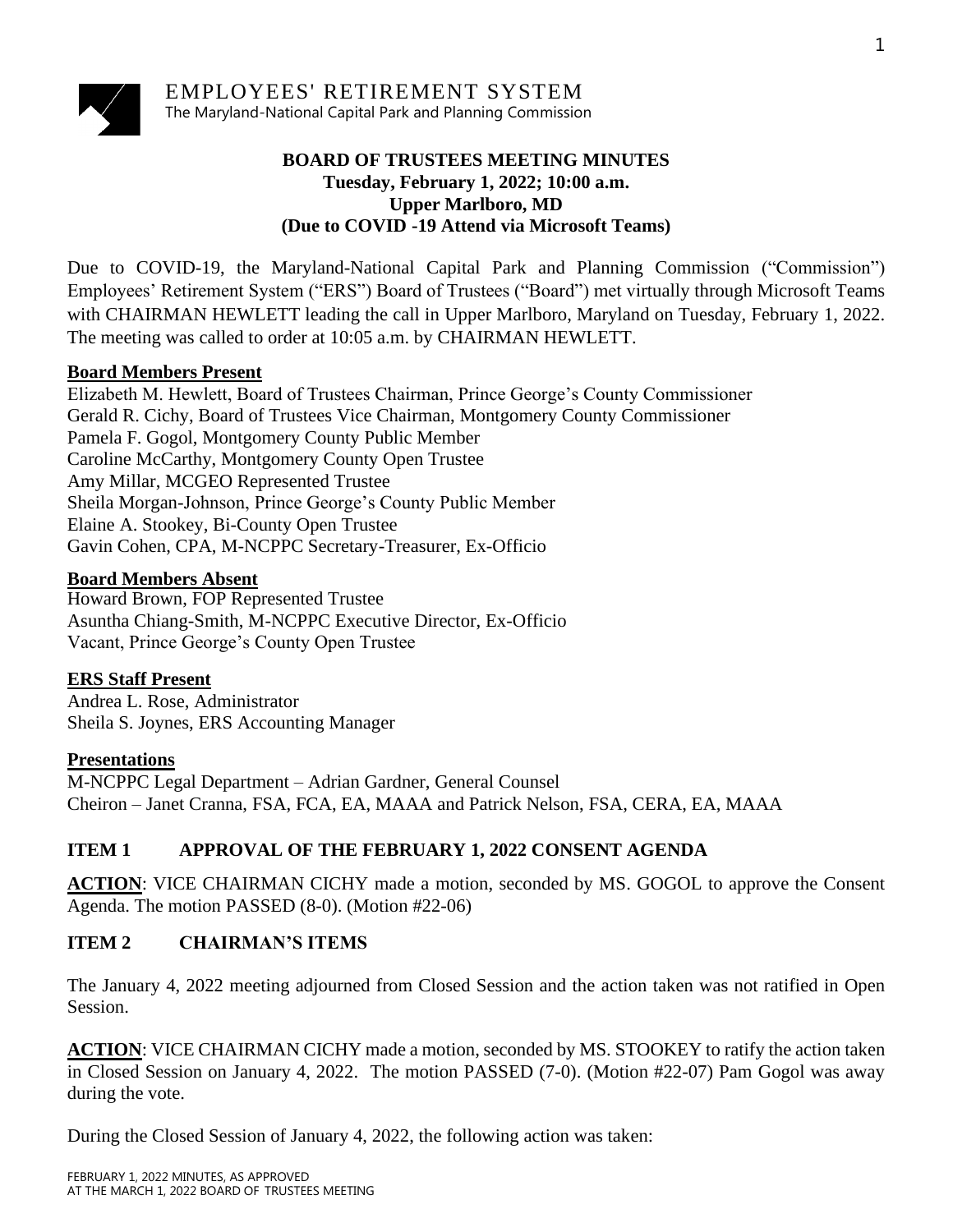1. Approval of State Street Global Advisor's Tax Reclaim Service with GlobeTax Services, Inc.

### **ITEM 3 MISCELLANEOUS**

No items reported.

#### **ITEM 4 TRUSTEE EDUCATION**

A. M-NCPPC Legal Department Presentation by Adrian Gardner, General Counsel

Trustees of the ERS Board and Commission's 115 Trust were provided 2022 Fiduciary Ethics Workshop Background Materials for review prior to the training. The training included a discussion of the origins and sources of legal standards, an overview of fiduciary duties including a participant's exclusive benefit, decisional standards, compliance obligations, and prohibited transactions, special problems such as whistleblowing, abuse of public office and gratuities, an interactive game of "Name that Duty", and how to navigate wearing two hats. Ethics training is mandatory and provided annually to trustees.

#### **ITEM 5 MANAGER REPORTS/PRESENTATIONS**

A. Cheiron

Presentation by Janet Cranna, FSA, FCA, EA, MAAA and Patrick Nelson, FSA, CERA, EA, MAAA

At its November 2, 2021 meeting, the Board requested Cheiron survey other retirement systems; provide options to mitigate contribution volatility; and determine whether any changes to the existing methods and tools in the ERS' Pension Funding Policy were warranted.

In terms of funding the ERS, money is set aside during the working life of an employee to cover all future benefit payments. The ERS' funding objectives, in order of importance, are to: 1) Provide sufficient assets to permit the payment of all benefits under the ERS; 2) Maintain equity among generations of taxpayers by establishing improvement in the ERS' funded ratio such that it approaches 100% over time and amortizes the unfunded actuarial accrued liability over fixed periods; and 3) Minimize the volatility of the employer's annual contribution rate as a percentage of covered pay by smoothing investment gains and losses over a period of five years.

The ERS attempts to minimize the volatility of the employers' contribution rate from year to year as a percentage of covered pay by 1) using the Entry Age actuarial cost method; 2) smoothing the actuarial value of assets such that investment gains and losses are recognized gradually; and 3) amortizing the unfunded actuarial accrued liability as a level dollar amount over a rolling 15-year period. If the actuarial value of assets is less than the actuarial liability, the ERS has an unfunded actuarial liability which must be amortized.

Cheiron discussed four different amortization methods. 1) A level percentage of payroll approach may start off with a lower unfunded actuarial accrued liability, but would eventually be higher than the existing level dollar approach; 2) A closed/layered approach amortizes the unfunded accrued liability faster, but may also be more volatile; 3) Varying the amortization beyond 15 years creates issues related to generational equity and may not cover the interest payments resulting in an increased unfunded accrued liability; and 4) A corridor approach developing a corridor around the contribution rate may limit the contribution volatility, but may also lead to over-funding or under-funding of the ERS. Cheiron provided two case studies related to the corridor approach, one successful and one detrimental to the system.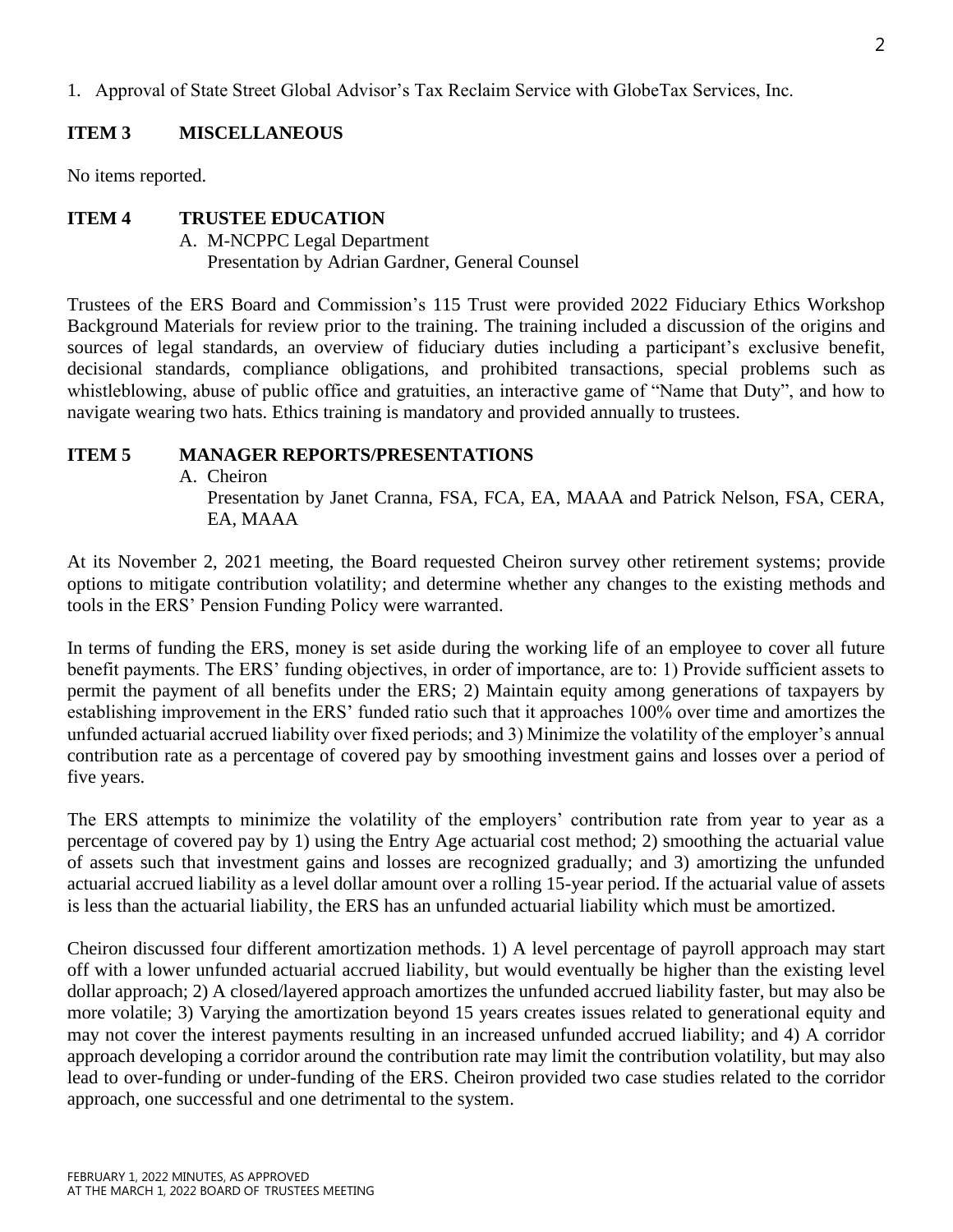Cheiron recommended the Board adhere to the existing methods and tools in the ERS' Pension Funding Policy which have worked well for the ERS over the years resulting in a funded status of 92.6% as of June 30, 2021. The Board concurred with Cheiron and did not approve any changes to the Pension Funding Policy.

Cheiron suggested providing "worst" case projections for the employer contribution rate that could be utilized to assist the employer in budgeting for contribution volatility.

# **ITEM 6 COMMITTEE REPORTS/RECOMMENDATIONS**

- A. Investment Monitoring Group
	- Presentation by Sheila Morgan-Johnson, IMG Chairman

Sheila Morgan-Johnson presented the Investment Monitoring Group (IMG) Regular Report dated January 18, 2022.

The IMG met with Golub Capital Partners and White Oak for performance reviews. These strategies lend to middle market well-established companies. Golub Capital Partners focuses on companies backed by private equity sponsors and White Oak focuses on the non-sponsored space. These are closed-end funds with a lifespan of 7-8 years. The firms discussed the organization, track record and personnel/team changes. The IMG did not find any material concerns with either manager. The ERS' opportunistic fixed income program for private credit has performed well with an IRR since inception (12/31/2009) of 15.2% versus the peer median IRR of 10.2% from Thompson One.

Wilshire provided an overlap analysis of the holdings of Earnest Partners' separate account and Capital Group's All Countries International Equity Fund. Earnest Partners' total holdings of 57 were compared with Capital Group's 198 holdings. There were 13 holdings (5.10%) in common, which is low and was expected.

# **ITEM 7 ADMINISTRATOR'S ITEMS**

Presentation by Andrea L. Rose, Administrator

A. Administrator's Report dated January 20, 2022.

Melissa Ford, the Prince George's County Open Trustee, resigned from the Commission on January 19, 2021 resulting in a vacancy on the ERS' Board of Trustees. A call for nominations will be advertised to fill the remaining term of the seat which expires June 30, 2024.

The ERS has received inquiries regarding the processing time for retirement checks. Key processing changes were made with implementation of the new pension system which resulted in a slightly longer processing schedule for benefit payments. The duplicate entry of retirement data into the bank's payment system was eliminated and replaced with a file upload and download process. This resulted in daily processing being exchanged for an upload/download process twice per month. As a result of these changes, the average processing time increased from 6-9 weeks to approximately 8-10 weeks. The ERS does not have complete control over the timeline. Staff must adhere to the bank's deadlines and are impacted by the schedules and delays from the Commission's Human Resource and Payroll Departments. Additionally, delays on the average processing time may occur due to the complexity of the calculation and/or the volume and timing of benefits. As staff become more familiar with the new system, the team hopes to find ways to reduce the impact on the processing time. Staff provided a diagram of the average processing time from the last day of employment to receipt of the first retirement check.